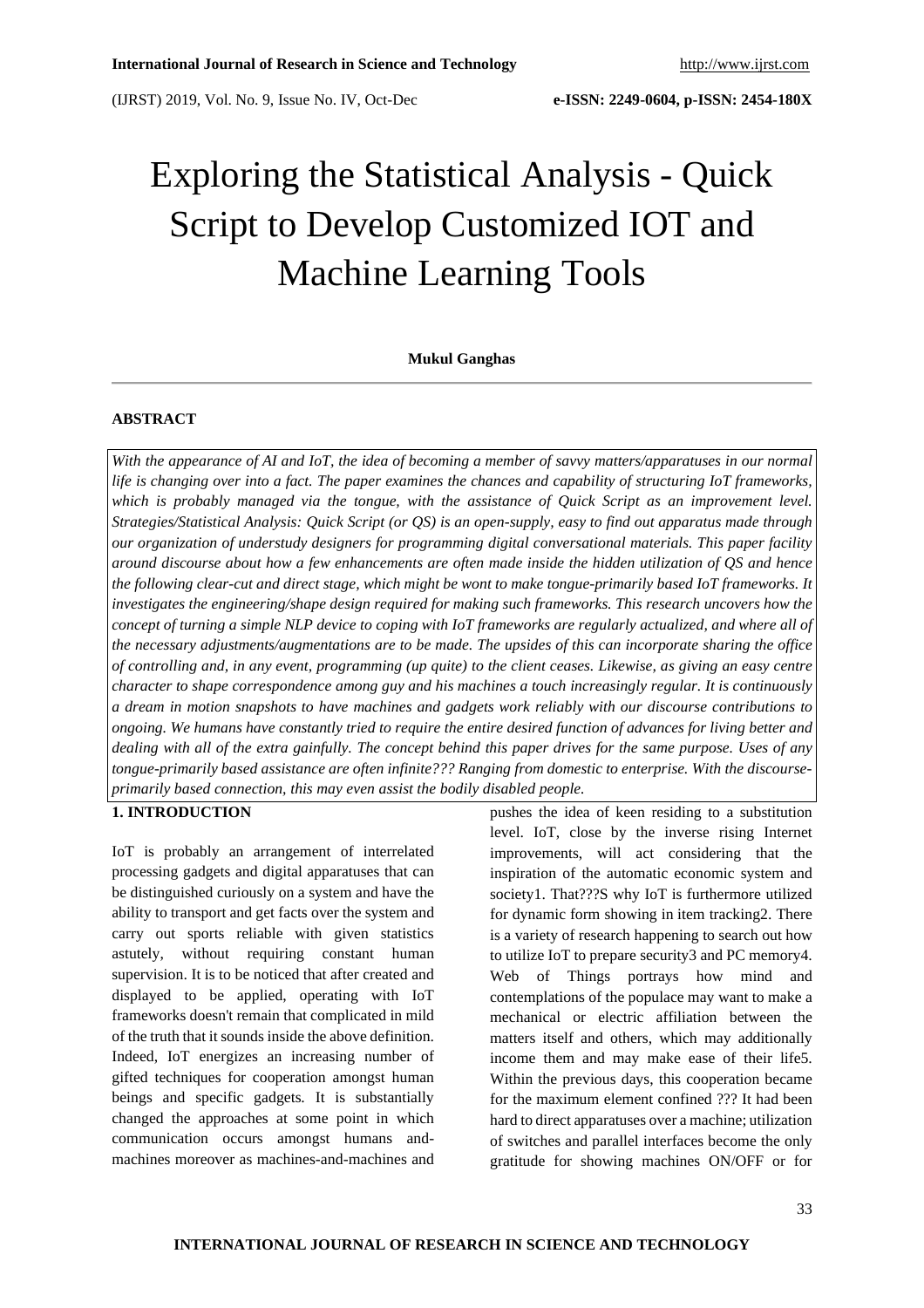controlling them. At that point came the concept of keen gadgets and Internet of Things empowered homes ??? In which each machine is given an IP deal with and with the workplace of the Internet, we are organized to govern our gadgets from anyplace within the international with any device that highlights an association. Be that as it can, what now ??? Shouldn't something be stated approximately ensuing degree of human and machine cooperation? We expect that it is the collaboration in a tongue that could snatch hold inner what's to come back. Also, upgrades are as of now taking place at some point in this field; take character aides like Siri and Cortana as an instance. Controlling PDAs just by cope with them wont to be an outdoor dream twenty years again. On the off risk that it is doable to direct an affordable phone with tongue, why now not manipulate each machine, every equipment in our homes and workplaces in this kind of way? By consolidating the thoughts of AI and the Internet of Things, it is manageable to alternate over nowadays???S ???Wise gadgets??? To ???

Intelligent Devices???. Chatbots are an efficient case of tongue Processing (NLP) framework. Some dialects and advancement gadgets are wont to make chatbots, and that they may be regularly utilized with IoT frameworks furthermore. The researcher group from Chitkara University created QuickScript collectively such a stage for making plans projects to communicate with the pc in the tongue. It's a clear language that centres around straightforwardness and intelligence while programming virtual conversational factors. It is regularly downloaded from its website6 or GitHub repository7. Figure 1 indicates the short Script interface. The inside execution of QuickScript is in C language, and there is continuous advancement of its better forms, which can decidedly be reachable every so often. Its linguistic structure is mild and direct and might be effectively adjusted (overhauled) reliable with the patron desires. These are the clarifications why QuickScript can change into a super device to consist of tongue making ready to IoT frameworks and intelligent machines.



**Figure 1.** QuickScript Interface (in C implementation).

# **2. QUICK SCRIPT SYNTAX**

Does every Quick Script application contain lines of content material referred to as ??? Entries???. Every passage is often (via and huge) seen as one unit of information inside the NLP framework being structured. It's frequently referenced that the office of Quick Script is its effortlessness, and to legitimize that, some mild must be shed at the structure of Quick Script punctuation. Every announcement (segment) is frequently found as sections ??? One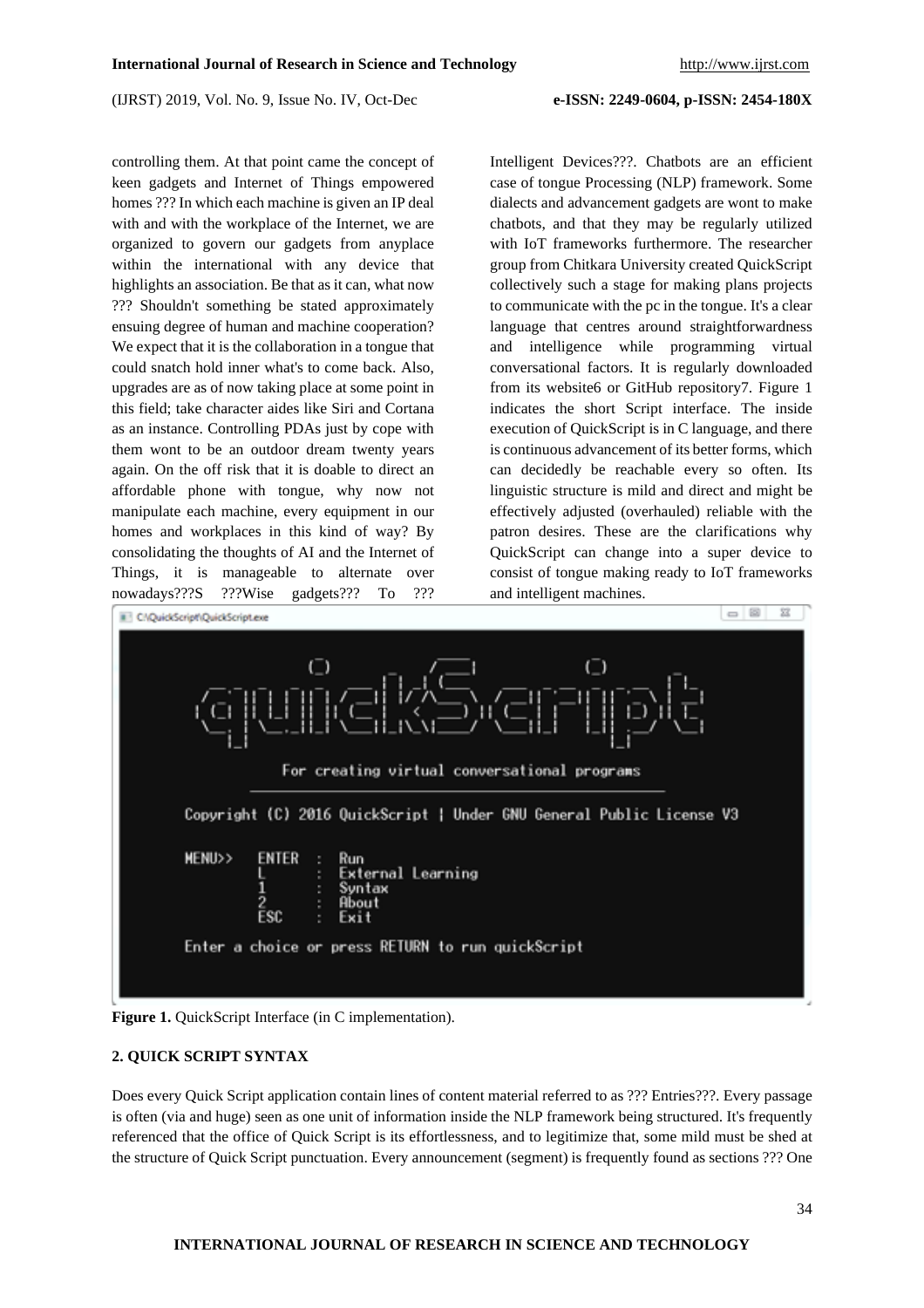section (known as ??? Prefix???) which tells the factor of that very proclamation, as an instance how it acts in the application and on this way the subsequent part (called ??? Content material???) accommodates of the unique substance (records) that's to be positioned away within the information space. Sections are frequently characterized in one of a kind types strengthened their Prefix. They may be designs (that are coordinated with patron enter), reactions (message the Chatbot will answer while an example is observed), feedback, SRAI proclamations, examine instructions, and so on. The least complicated association of sections is regularly a group of instance response units, which potentially can bolster an unrefined kind of discussion, but, it is for all intents and functions now not adequate for an excellent Chatbot. In any case, it is enough to provide a smart thought approximately programming in Quick Script:

Figure 2 indicates the subsequent dialogue upheld the above-given code. Figure 3 quick suggests a few varieties of QuickScript sections with fashions.

| $\boxed{\square}$<br>窓<br>$\qquad \qquad \blacksquare$<br>C:\Users\Sarang\Desktop\QS\QuickScript\QuickScript.exe |                                                            |  |  |  |  |
|------------------------------------------------------------------------------------------------------------------|------------------------------------------------------------|--|--|--|--|
|                                                                                                                  | WELCOME. TOTAL 31 FILES INCLUDED. TO GO BACK, TYPE "EXIT". |  |  |  |  |
| <b>YOU:</b>                                                                                                      | Hello                                                      |  |  |  |  |
| BOT:                                                                                                             | Hi! Good to see you.                                       |  |  |  |  |
|                                                                                                                  |                                                            |  |  |  |  |
| <b>YOU:</b>                                                                                                      | Are you female?                                            |  |  |  |  |
| BOT:                                                                                                             | I am a male chatbot.                                       |  |  |  |  |
| <b>YOU:</b>                                                                                                      | Who are you???                                             |  |  |  |  |
| BOT:                                                                                                             | I am a chatbot written in QS.                              |  |  |  |  |
| <b>YOU:</b>                                                                                                      |                                                            |  |  |  |  |
|                                                                                                                  | m                                                          |  |  |  |  |

**Figure 2.** Screenshot of conversation in the chatting interface.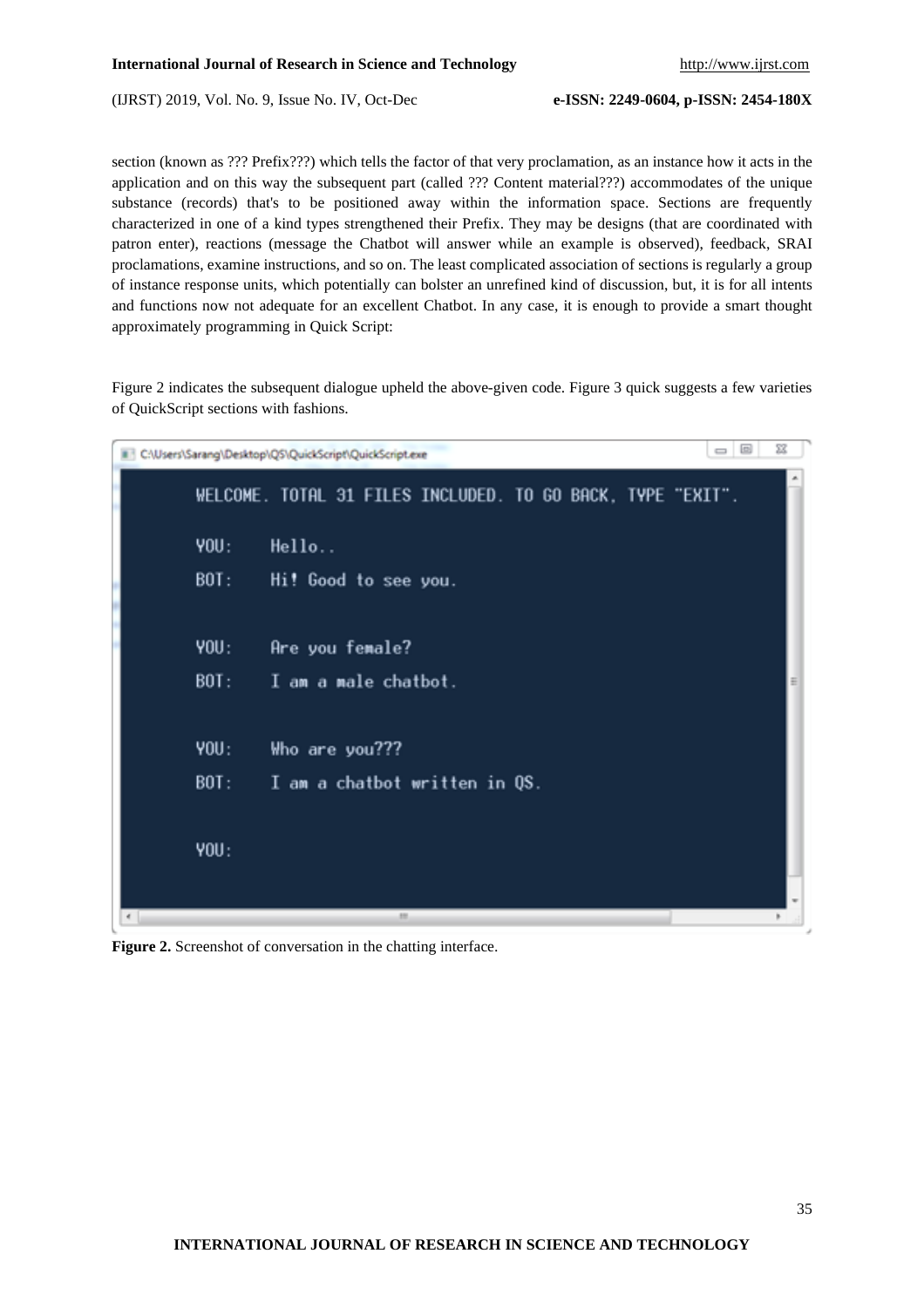#### **International Journal of Research in Science and Technology** [http://www.ijrst.com](http://www.ijrst.com/)

(IJRST) 2019, Vol. No. 9, Issue No. IV, Oct-Dec **e-ISSN: 2249-0604, p-ISSN: 2454-180X**

| Type        | Prefix | Content              |
|-------------|--------|----------------------|
| pattern     | >>     | <b>HELLO</b>         |
| response    | ##     | Hi! Good to see you. |
| pattern     | ⋗⋗     | <b>HEY THERE</b>     |
| <b>SRAI</b> | ==     | <b>HELLO</b>         |
| comment     |        | This is a comment    |

**Figure 3.** Various types of entries with examples (Refer to QuickScript documentation file for details<sup>8</sup>). 3. Quick Script to be applied with IoT Enabled Systems Due to the effortlessness in language structure and uncomplicated utilization, Quick Script is frequently right away redesigned with the extra contemporary sentence shape of passages on the way to be used in programming NLP for eager apparatuses.



**Figure 4.** Conceptual diagram for a natural language based smart system.

As seemed in Figure 4, the NLP made in Quick Script has regularly interfaced with a present-day NLP framework. Likewise, with a few essential will increase inside the necessary programming, Quick Script are habitually straightforwardly applied to govern the factors of savvy gadgets. Presently the inquiry emerges ??? What is often conceivable up tiers actualized in QuickScript to form it appropriate for programming this type of element, all things are taken into consideration? While the collection of most recent examples of sections ought to be brought to frame, it works agreeably at a mechanical degree, only for a observe how it'll show up as even though, we will bear in mind which include fundamental ON and OFF inquiries which can be actualized as in code given under: Here, the effortlessness of the sentence shape is that the essential aspect to be mentioned. All the essential programming of killing a machine ON or is prevented the fashioner of IoT framework ??? Supporting deliberation! As a remember of fact, this could empower a more full-size variety of humans to plan a number of their IoT apparatuses themselves. Besides, with the brand new External Learning spotlight of Quick Script (see overall Quick Script documentation8 for subtleties), the pinnacle customer could make changes to the current NLP

## **INTERNATIONAL JOURNAL OF RESEARCH IN SCIENCE AND TECHNOLOGY**